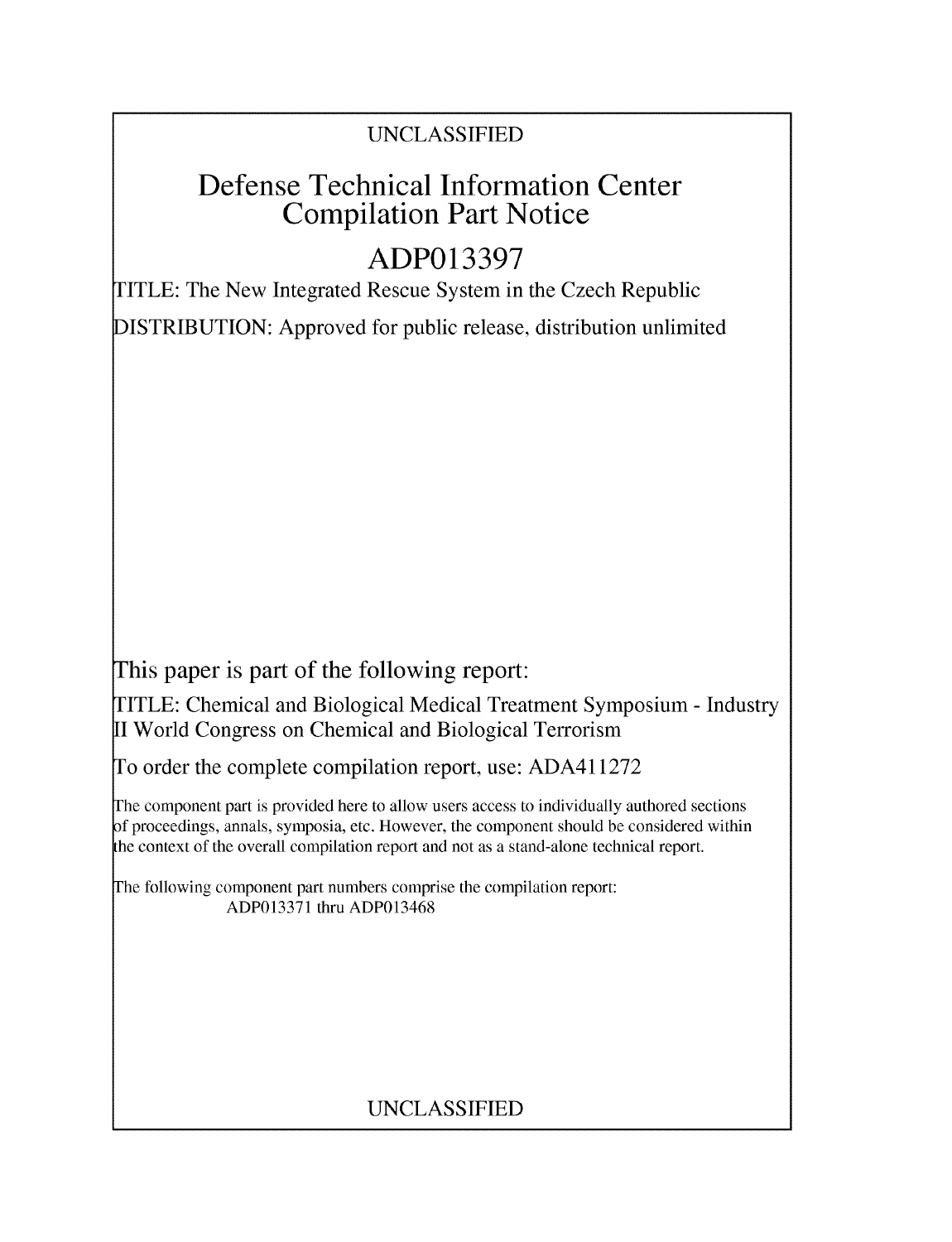### 27. THE **NEW INTEGRATED RESCUE** SYSTEM **IN** THE **CZECH** REPUBLIC

Otakar J. Mika,

The Czech Peace Society, Vlcnovska Street No. 2, CZ - 629 00 Brno, Czech Republic Miroslav Cempirek,

Military Logistics Department, Military Academy in Brno, Kounicova Street No. 65, CZ -612 00 Brno, Czech Republic

### A **COMMON INTRODUCTION**

Use of sarin in the overcrowded metro of Tokyo in 1995 was a shocking and warning case for the whole wide world. The case was extremely alanning because it took place in democratic, well-off and socially stable society.

New technologies, especially in the field of genetic engineering, biological manipulation, but also chemical industry create premises for the results of scientific investigations to be used in ill manner for terrorist targets. Unfortunately, availability of know-how, own relatively simple and cheap production, use of basically simple methods of application have created such a situation that the ill use of chemical warfare agents (VX agent, soman, sarin, tabun, mustard gas, lewisite, phosgene, etc.) biological warfare agents (bacteria, viruses, rickettsia, toxins, etc.) can be expected anywhere and at any time all over the world for different reasons. Another possibility is the industrial toxic substances. A large series of industrial toxic substances - such as chlorine, ammonia, hydrocyanic acid, phosgene, formaldehyde and many others belong to widely spread substances as for both the number and contents.

Terrorists can and certainly will struggle to gain weapons of mass destruction or their effective components, such as toxic agents, toxins, bacteria and germs. These materials can easily be ,,home made" since technical and technological information necessary for synthesis of the most toxic agents (chemical nerve-paralytic warfare agents: VX agent, soman, sarin, tabun) is commonly available in special or patent literature. Particularly this refers to the new type of binary chemical ammunition. For example at least five methods of preparation is commonly known for toxic agent called sarin.

Besides, the danger, numerous security experts have said, is that impoverished weapon experts from the former Soviet Union could be tempted to sell their knowledge to rogue nations. But country seeking weapon knowledge may cloak their goal with legitimate jobs. Scientists have been offered university positions to teach about technologies that have both benign and malignant uses.

U.S. government assessments frequently cite the spread of chemical and biological weapons as one of the greatest security threats to the country and world, there is a serious gap between the threat and resources devoted to mitigating them. Moreover, there is no doubt about the reason for the considerable increase in smuggling radioactive materials from East to West. We should reckon with the fact that the most militant of the extremist groups are struggling for nuclear weapons. The ,,emigration of brains" and ,,purchase of necessary knowledge" from the former secret nuclear centers in the U.S.S.R. could help it. Unfortunately we cannot eliminate the work of nuclear experts for militant terrorist groups and organizations. In accordance with STARTs agreements a great number of Russian nuclear explosives is to be processed into nuclear fuel for nuclear power plants. This creates some questions, for example: Is Russia able to secure these explosives?

Another possibility is the industrial toxic substances. A large series of industrial toxic substances belong among widely spread substances as for both the number and contents are documented by, for instance, Civil Protection in the Czech Republic that specifies them in the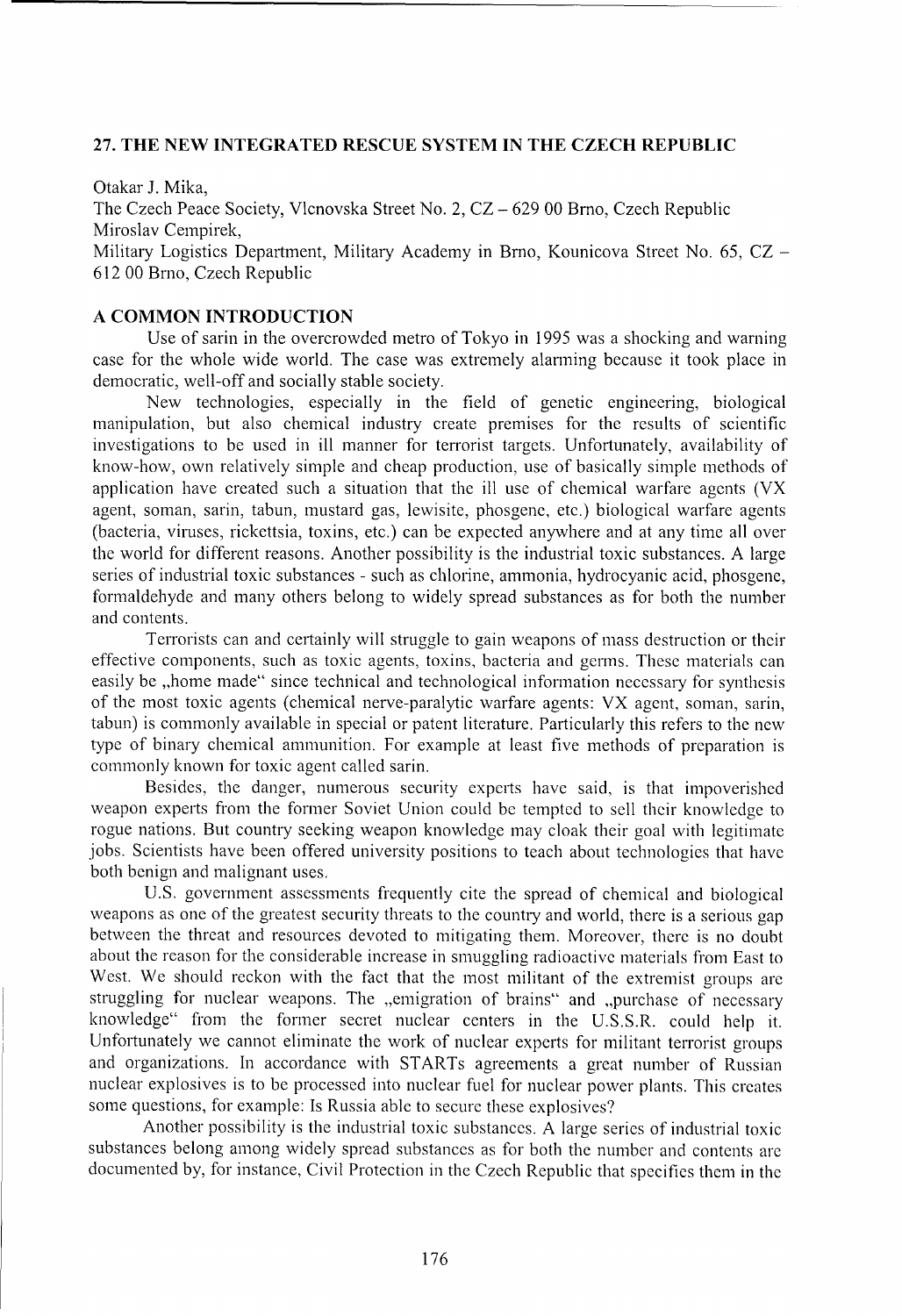following order (from the point of view of their amount and toxicity): chlorine, ammonia, hydrocyanic acid, phosgene, and formaldehyde. Mainly ammonia and chlorine are produced, used and transported in huge volumes and can be met in both railway transport and industrial installations.

It is easy to imagine a situation when the armed terrorists get possession of a chlorine tank, for instance, and will menace with its opening and release of its toxic contents. Analogously it could happen that a group of armed terrorist will seize some stationary source - of a chlorine container in a water-treatment plant and will also menace with its drainage out. And, if the worst comes to the worst, they could use a toxic substance against unprotected civilian population  $-$  without any warning at all.

### THE **SITUATION** AFTER VELVET **REVOLUTION**

In the Czech Republic, after 1989, the problems of terrorism are dealt with the Czech Republic's Police in cooperation with the intelligence services. Many of terrorist organizations have international nature that requires a very closed and effective international cooperation. Territory of the Czech Republic has served and it will continue to do it as a transit country for the move of different terrorist groups or individuals or  $-$  as the case may be - as a transit country for some kinds of goods whose sale can often finance the terrorist groups' activities.

In the Czech Republic, soon after 1990, special counter-terrorist units have been established. Up to now, nevertheless, these units have not been equipped with efficient means of high quality that could be used for fighting the nuclear, chemical, and biological terrorism such as, for instance: special monitoring instruments, means of individual protection, etc. Related to that is, naturally, so far missing efficient and purposeful training of high quality.

## THE **ESTABLISHMENT** OF THE **NEW INTEGRATED RESCUE** SYSTEM **IN** THE **CZECH** REPUBLIC

There is totally new situation on the area of crisis management and emergency planning in the Czech Republic. The series of significant acts that represent the basic presumption for building up the new integrated system were declared in the Czech Republic in August 2000. In question are the following new and important Acts:

*The Act on the Czech Republic's Fire Fighting Rescue Corps (No. 238), The Act for the Integrated Rescue System (No. 239), The Act on the Crisis Management, so called Crisis Act (No. 240), The Act concerning Economical Measures for Crisis Statuses (No. 241), The Act on General Fire Fighting has been amended significantly (No. 237).*

These important Acts then have created a complex and full necessary legal environment for managing all main crisis situations promptly and in qualified manner. Mainly the Act about the Integrated Rescue System and its executing decrees are the basic tools and means for quick, effective, professional, and coordinated interventions by all rescue and emergency components, both state and private ones of that essential rescue system. These above mentioned Acts entered into the force from January **1,** 2001. The created system will then also involve the indispensable answers to the new and very dangerous trends in terrorism such as nuclear, chemical, and biological branches of terrorism, including terrorism by industrial toxic chemicals. The created integrated rescue system must be furnished with such an amount of the means, technology, and material that it may cover the needs of all components of the process: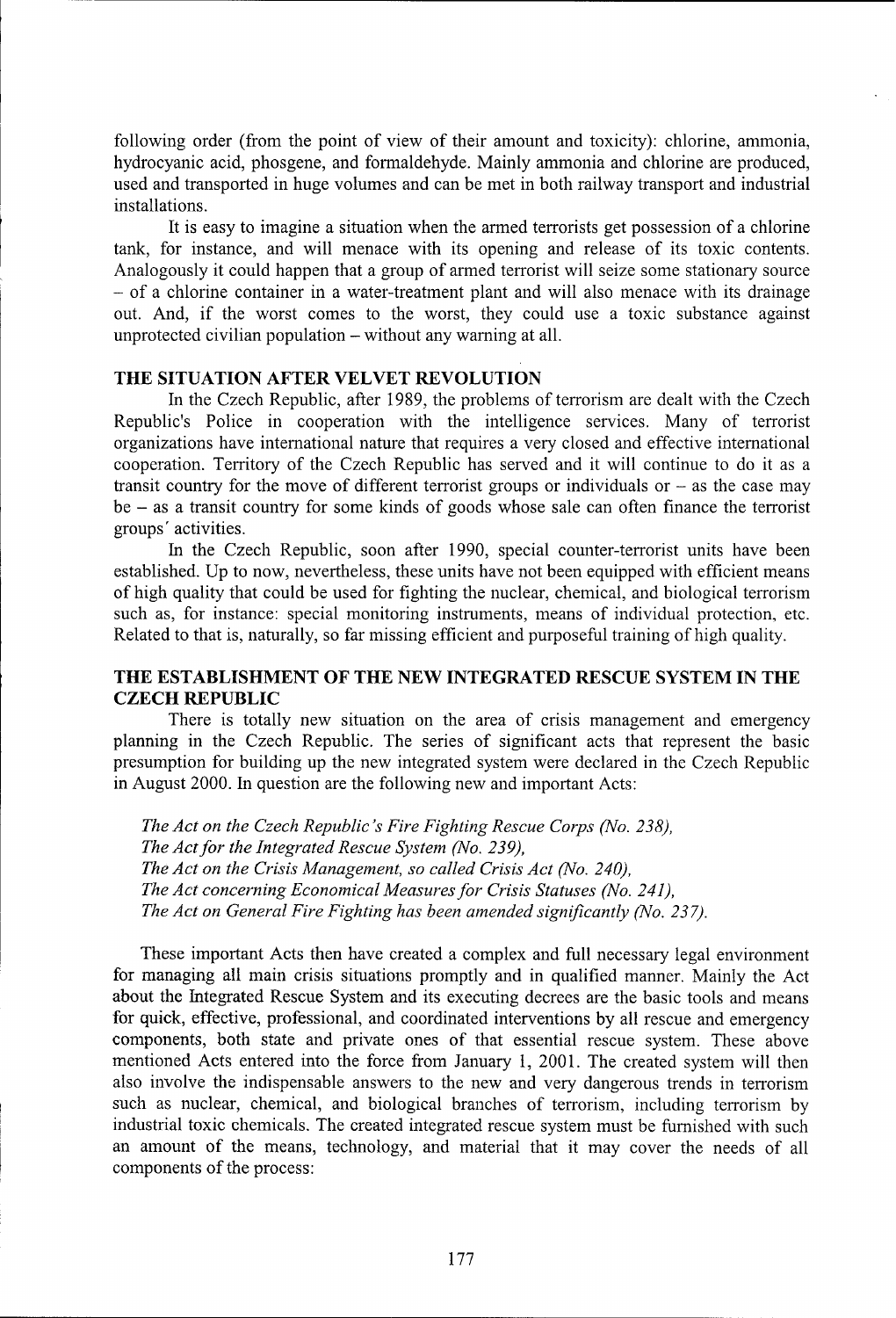*the quick and reliable detection and monitoring hazardous agents, the fast and direct warning, the protection of personnel of rescue components, forces and units, the first aid and the ensuring medical care for affected people, the fast and completed decontamination of persons, personnel, techniques and areas, reporting system.*

In the conditions of the Czech Republic, the complex solution of this problem consists, in principle, in concluding the establishment of so called "Integrated Rescue System" that involves, as the main and first-order components, the police, rescue fire brigades and fast rescue medical service that start the action practically immediately. Then the second-echelon components - such as the selected components of Armed Forces and many others are activated.

This naturally means to conclude the establishment of integrated rescue system in the Czech Republic also from the point of view of the possible terrorist attack including the ill use of industrial toxic substances against civilian population or even the NBC weapons. Implementation of multidisciplinary teams seems to be the indispensable first step. It is also necessary to harmonize and complete the technical outfit, to adapt the structure of organization in the integrated rescue system.

For the cases of terrorism it would be appropriate for the participating components to elaborate a unified information as a manual that ought to contain basic information concerning the "classic terrorism", but also the terrorism combined with the use of industrial toxic substances or, as case may be, NBC weapons. Further on operating procedures / methodology of interventions would be developed for solving the various cases as models for each case apart.

#### **CONCLUSION**

At present time, it is, unfortunately, indispensable to count with the possibility that the terrorist might be armed with even very modern weapons that, in the past, could be found exclusively in army stores or police units, in the national guards and other official state armed forces. These are, for instance, missiles, anti-tank weapons, mortars etc. It is just a question of time when the mass destruction weapons or the destructive components of chemical and biological weapons will enlarge or will become the main means of the terrorists' armament. It is also imminent the possibility that these weapons - threat of their use - will practice extortion with the state bodies for which it will be very difficult to manage such situations.

From the above statement it can be deduced that the problems of nuclear, chemical, and biological terrorism should be investigated on the basis of scientific methods and it should utilize the international cooperation as much as possible.

#### SUMMARY

A short common introduction of the area of chemical, biological and nuclear terrorism, including toxic industrial substances. The situation in the country after so-called Velvet Revolution on the area of counter-terrorism preparedness. The establishment of the new integrated rescue system in the Czech Republic including a couple of new acts concerning crisis management and emergency planning. A common requirements for the creation of the new system. The main and first-order components, rescue and emergency units.